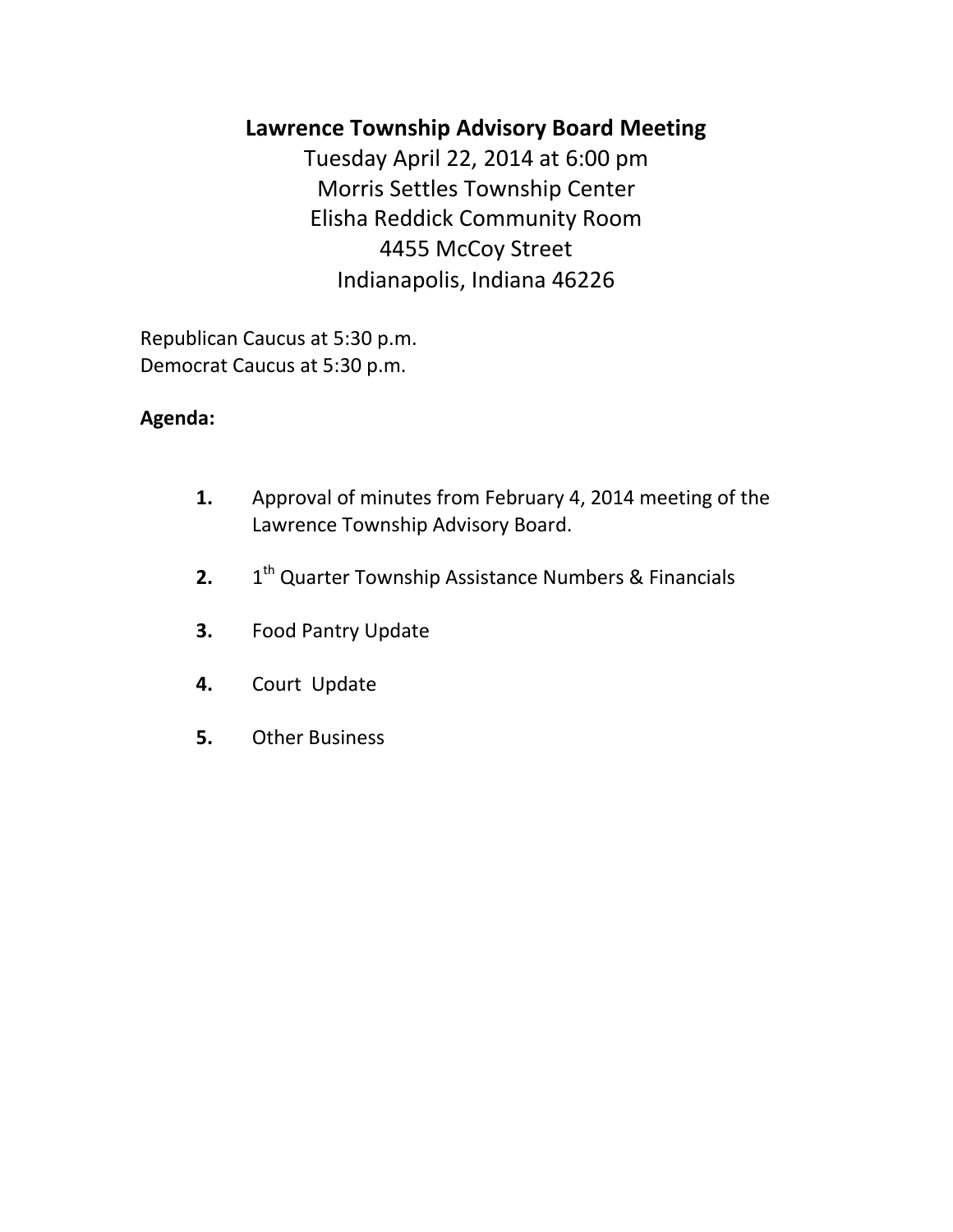# **LAWRENCE TOWNSHIP ADVISORY BOARD MEETING MINUTES 4455 McCoy Street Indianapolis, IN 46226**

| Meeting Date:                            | Tuesday, April 22, 2014                                                                               |
|------------------------------------------|-------------------------------------------------------------------------------------------------------|
| Time Called to Order:<br>Time Adjourned: | 6:00 P.M.<br>$6:46$ P.M.                                                                              |
| <b>MEMBERS PRESENT:</b>                  | Mike Healy, Emmajean Hines, Fred Freeman, Jesse Dotson, Tony Widgery,<br>Dino Battalis, Mary Harrison |
| TRUSTEE:                                 | <b>Russell Brown</b>                                                                                  |

OTHER ELECTED OFFICIALS PRESENT: Judge Clark Rehme, Constable Terry Burns

#### Meeting Called to Order:

Ms. Hines called the Lawrence Township Board meeting to order on Tuesday, April 22, 2014, at 6:00 P.M. She stated that there was a quorum present and asked Mr. Healy to lead the Pledge of Allegiance.

#### Agenda:

**1. Approval of minutes from February 4, 2014 meeting of the Lawrence Township Advisory Board.** Mr. Freeman made a motion to approve the minutes from the February 4, 2014 meeting of the Lawrence Township Advisory Board. Mr. Widgery seconded. Motion agreed to 7-0.

# **2. 1 st Quarter Township Assistance Numbers & Financials**

Trustee Brown said that was nothing abnormal to report in regards to the financial data. Township assistance numbers are up in the  $1<sup>st</sup>$  Quarter in large part due to the Oaktree apartments that were closed. Township spent \$20,000 in assistance to those residents. Trustee Brown said the Township has been awarded reimbursement of those costs by a court ruling. Mr. Widgery asked about the reimbursement and whether or not the Township will actually see that money. Trustee said he doesn't know at this time.

## **3. Food Pantry Update**

Trustee Brown said block has been delivered and walls should start going up. May  $9<sup>th</sup>$  a ceremonial event would be taking place. Board members will be invited to attend. The search for a pantry coordinator has been narrowed and an offer would be made later in the week. July 30<sup>th</sup> is the contracted completion date for the pantry. An open house will take place in August before the pantry opens as well.

## **4. Court Update**

Judge Rehme gave members a packet with the court numbers for the quarter. The judge does not think the venue rules have impacted the township like it has in other townships. The township is the  $4<sup>th</sup>$  busiest township court. Mr. Healy had a question about the handout columns. The Judge mentioned that teen court has been meeting on a monthly basis done through Reach for Youth. The small claims courts are able to meet amongst themselves and pick a presiding judge which he was selected to do. It's to help get some uniformity amongst all of the small claims courts. Judge said that he has a good relationship with the Trustee. Mr. Battalis asked about the other services and charges line item in the financials and where the court is with scanning project. The Judge said that it won't go over budget. Trustee Brown said that CD-Com would adjust the budget for services rendered and will not include shredding. Shredding will be an expense that will have to